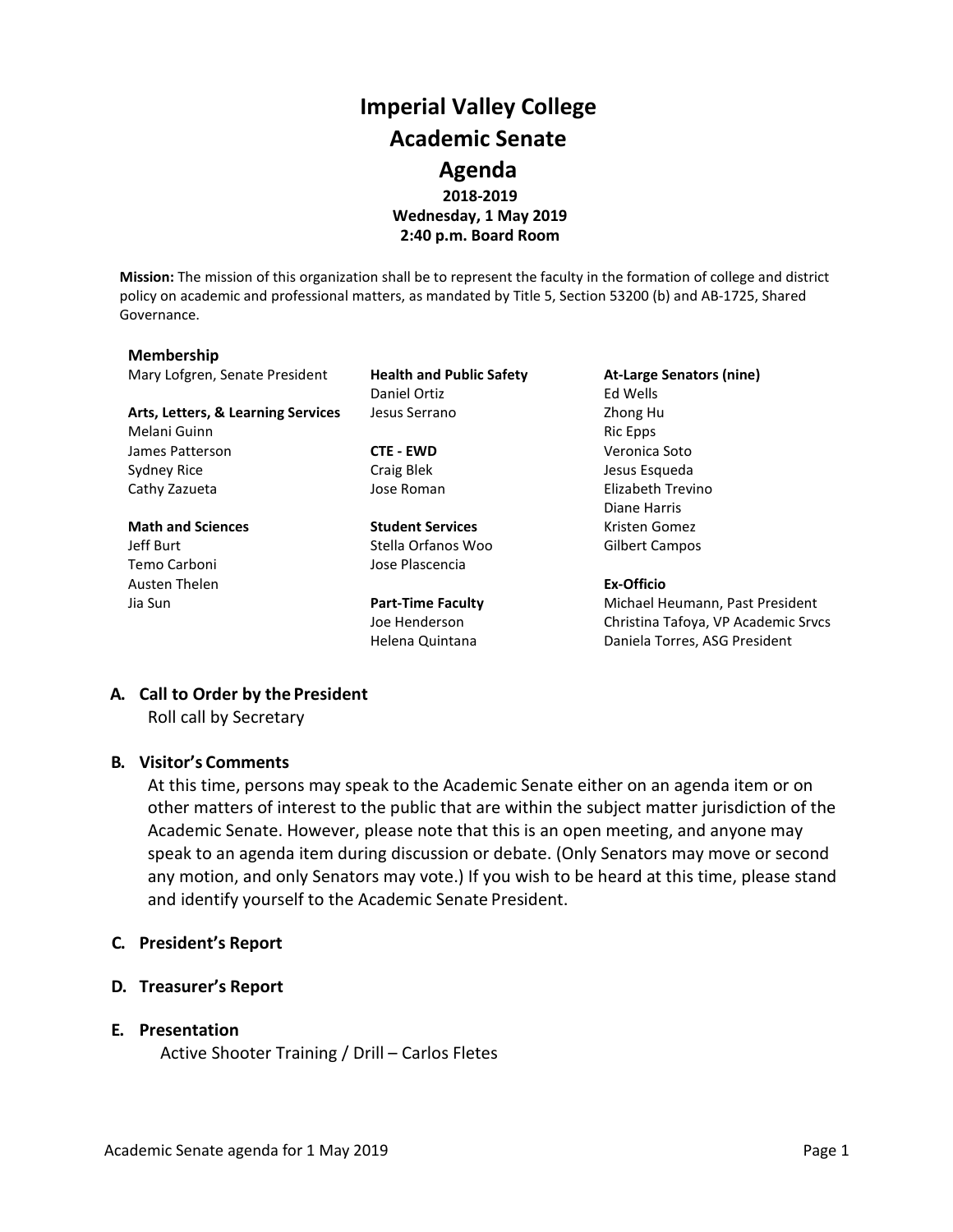### **F. Consent Agenda**

1. Approval of Academic Senate minutes for 17 April 2019

#### **G. Action Items**

- 1. Approval of the Distance Education Strategic Plan, 2019-2021
- 2. Approval of the proposed Outcomes and Assessment Committee, effective fall 2019

#### Purpose:

The Outcomes & Assessment Committee will support and evaluate a campus-wide process for the uniform implementation and assessment of Learning Outcomes at the course, program, and department level as well as student persistence and achievement outcomes and Service Area outcomes. The SLO Coordinator is responsible for chairing the committee and overseeing that the functions of the Outcomes & Assessment Committee are met. The committee reports to the IVC Academic Senate and advises the College Council and Strategic Education Master Plan Committee.

#### Function:

- provide support and training
- recommend and provide samples of effective assessment tools
- provide support in the analysis of data on student achievement and student persistence
- provide training and assistance to correctly and effectively use current campus Outcomes-related practices
- provide support and data in program review
- provide support and data to the accreditation reports
- ensure that Service Area Outcomes (SAOs) and Learning Outcomes (SLOs and PLOs) are connected to Strategic Educational Master Plan Goals and Strategies.
- act as a resource group and maintain liaison to the Academic Senate

#### Committee Composition:

SLO Coordinator and Administrative co-chairs Academic Senate appointees from each division on campus

- Arts and Letters  $(4)^*$
- Math and Science (4)
- Economic and Workforce Development (2)
- Health and Public Safety Division (2)
- Counseling (3-4)
- Student Affairs & Enrollment Services (1)
- Library/Instructional Resources
- two Adjunct Instructors

One dean from Student Services

One dean from Academic Affairs

One representative from Institutional Research

One Classified employee

One Manager

One Confidential Employee

Two ASG representatives

Three support specialists (one Admin Services, one Academic Services, and one Student Services) \*(Numbers in red print were discussed at the Academic Senate meeting on April 3.)